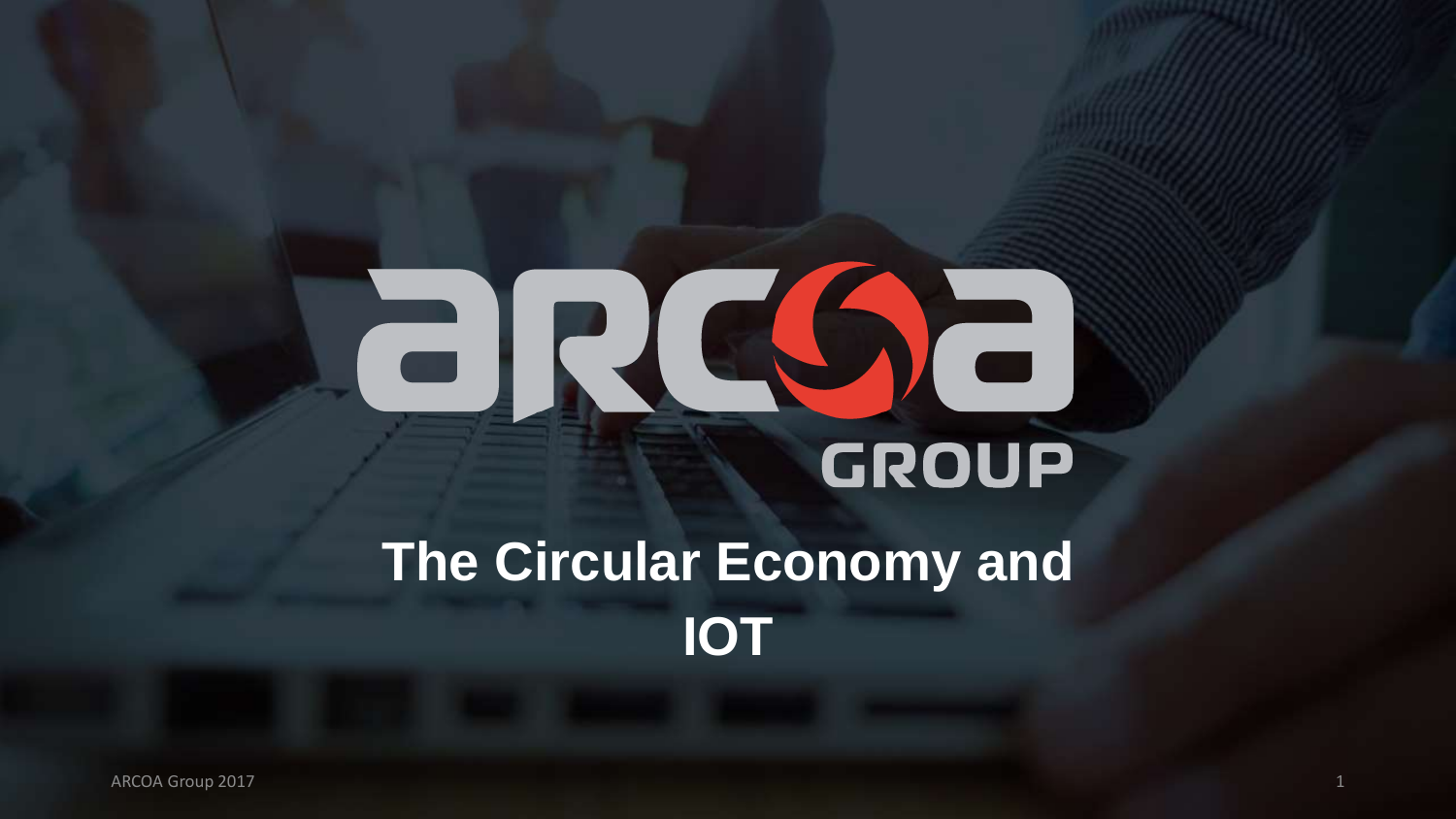#### **What is the IoT**

The **Internet of Things** (**IoT**) is the network of physical devices, vehicles, home appliances, and other items embedded with electronics, software, sensors, actuators, and connectivity which enables these things to connect and exchange data, creating opportunities for more direct integration of the physical world into computer-based systems, resulting in efficiency improvements, economic benefits, and reduced human exertions

Source Wikipedia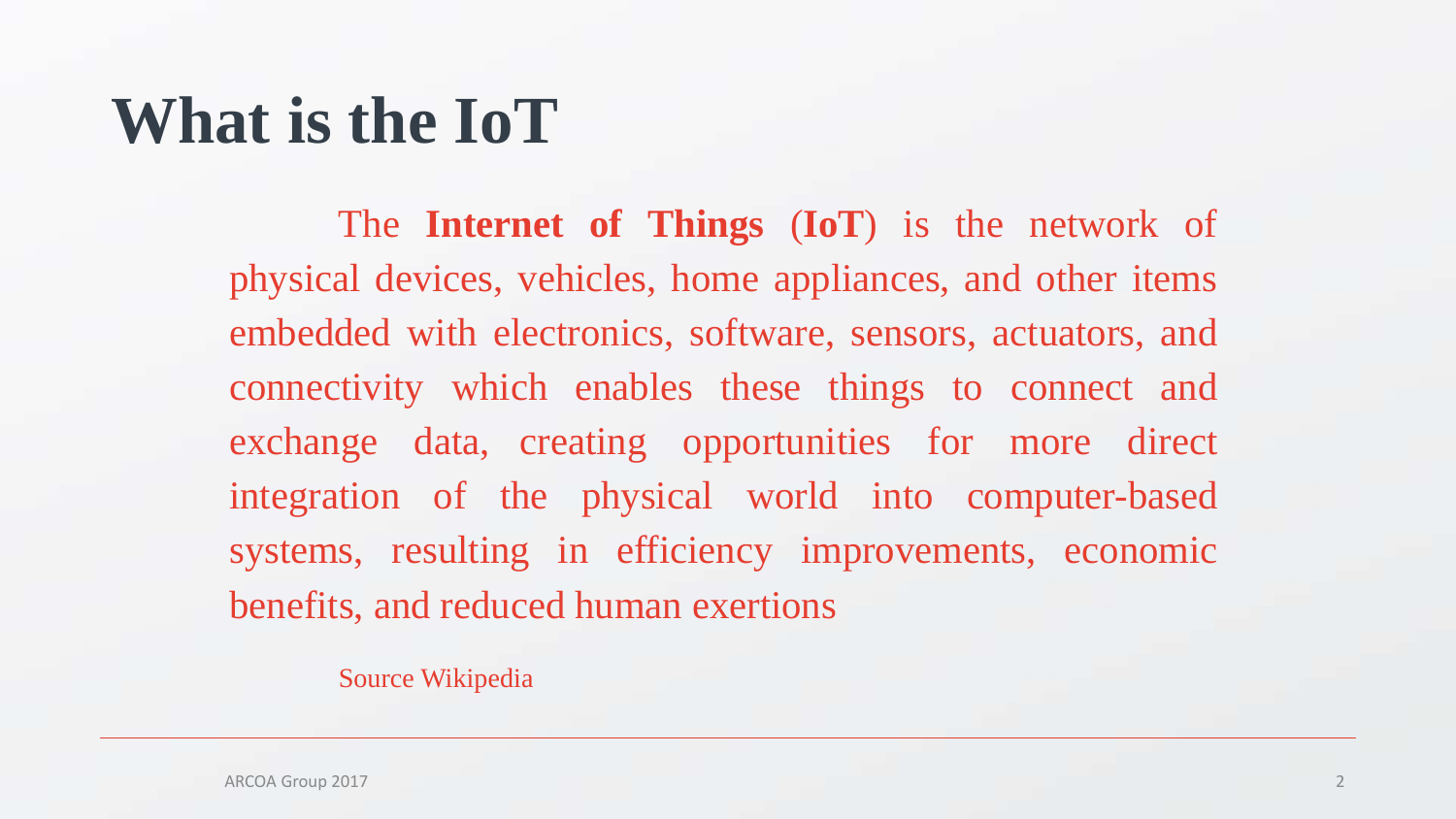# **Applications**

Consumer Applications

- Smart Home
- RFID

#### Enterprise Applications

- Infrastructure applications
- Manufacturing
- Agriculture
- Energy management
- Environmental monitoring
- Building and home automation
- Metropolitan scale deployments

#### Other Applications

- Medical and healthcare
- Elder care
- Transportation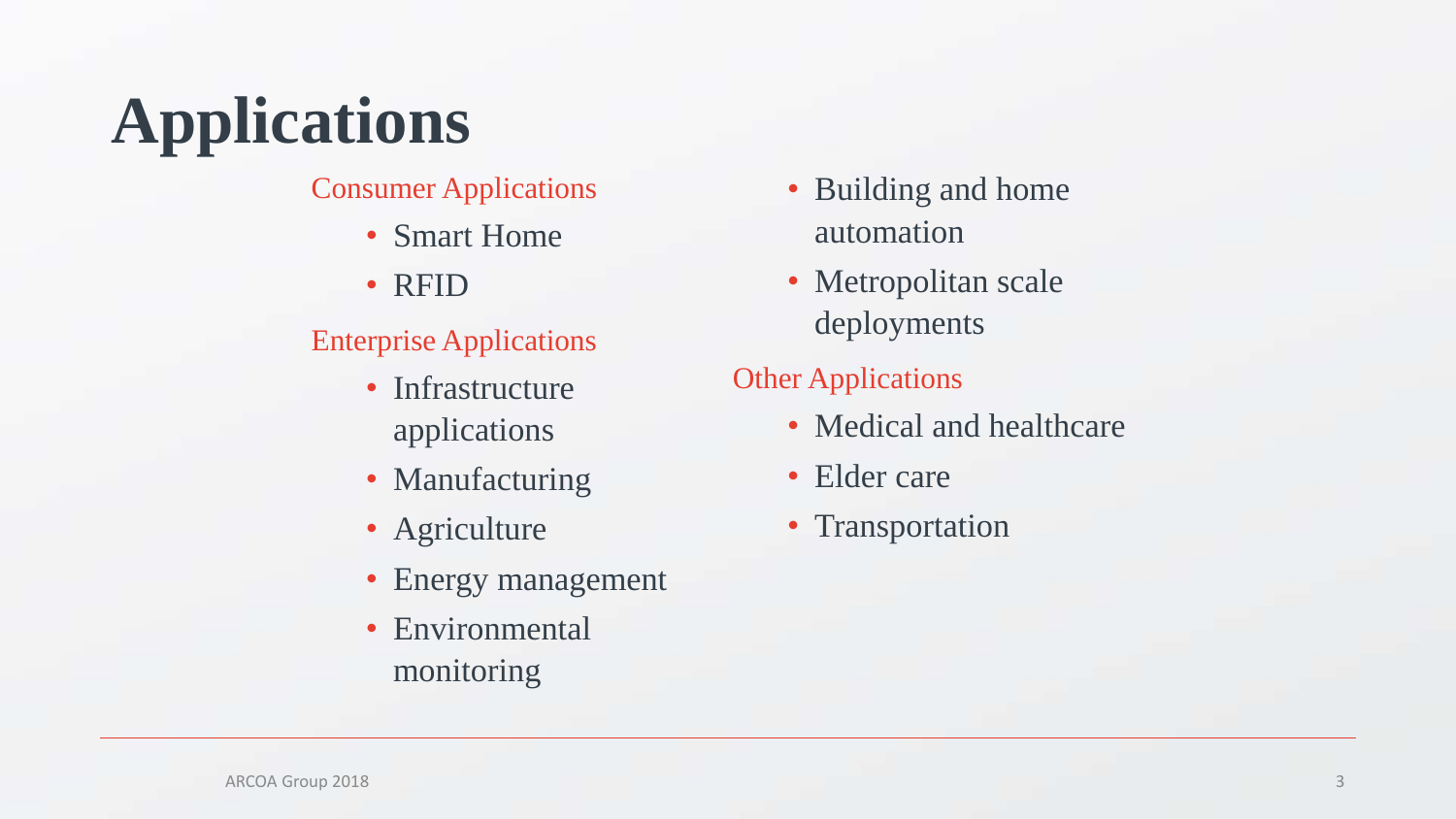#### **Prevalence**

Gartner, Inc. forecasts that 8.4 billion connected things will be in use worldwide in 2017, up 31 percent from 2016, and will reach 20.4 billion by 2020. Total spending on endpoints and services will reach almost \$2 trillion in 2017

Regionally, Greater China, North America and Western Europe are driving the use of connected things and the three regions together will represent 67 percent of the overall IoT installed base in 2017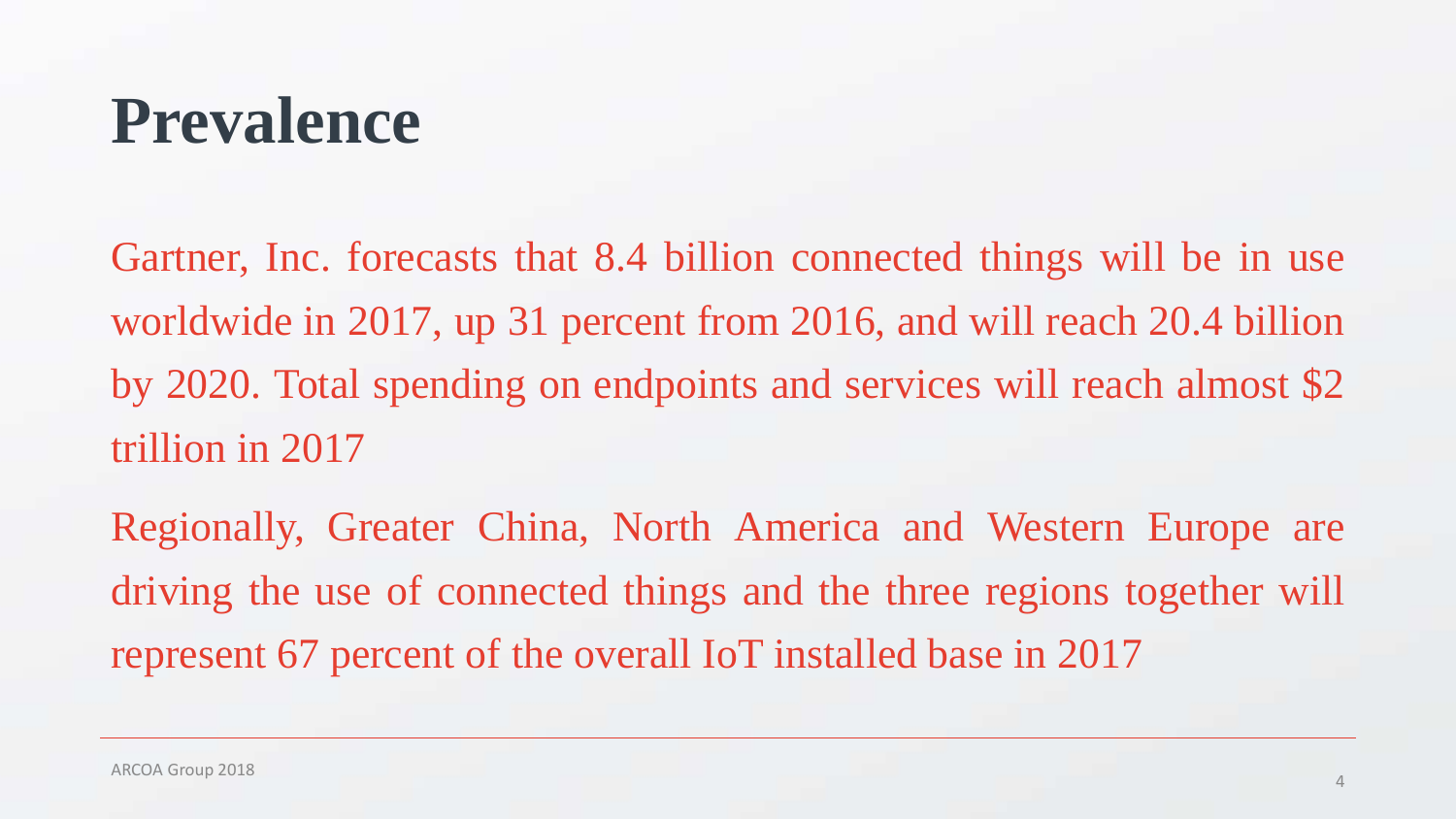# **Industry Distribution**

Table 1: IoT Units Installed Base by Category (Millions of Units)

| <b>Category</b>                 | 2016     | 2017     | 2018      | 2020      |
|---------------------------------|----------|----------|-----------|-----------|
| Consumer                        | 3,963.00 | 5,244.30 | 7,036.30  | 12,863.00 |
| <b>Business: Cross-Industry</b> | 1,102.10 | 1,501.00 | 2,132.60  | 4,381.40  |
| Business: Vertical-Specific     | 1,316.60 | 1,635.40 | 2,027.70  | 3,171.00  |
| <b>Grand Total</b>              | 6,381.80 | 8,380.60 | 11,196.60 | 20,415.40 |

#### Source: Gartner (January 2017)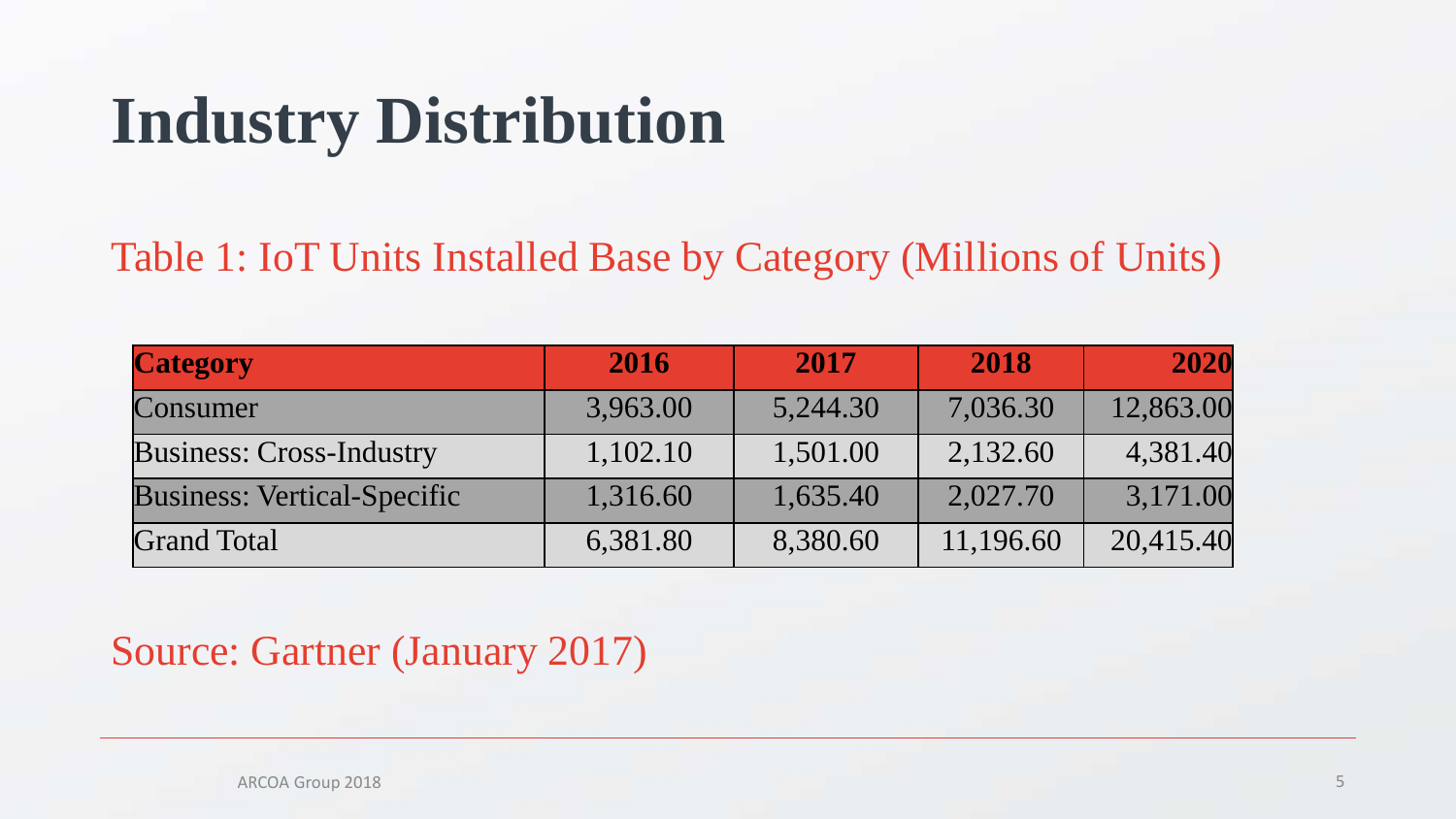# **ITAD & Refurbisher's Role**

- Refurbished electronics extends equipment life and allows for multiple users to benefit from each refurbished piece of equipment
- Keeping equipment in circulation requires fewer new pieces of equipment to be manufactured to meet the needs of the populace
- ITAD equipment often flows from businesses to schools to citizens domestic or foreign
- Up to 70% of energy the equipment will consume is often used to manufacture it in the first place so multiple users lower lifecycle energy costs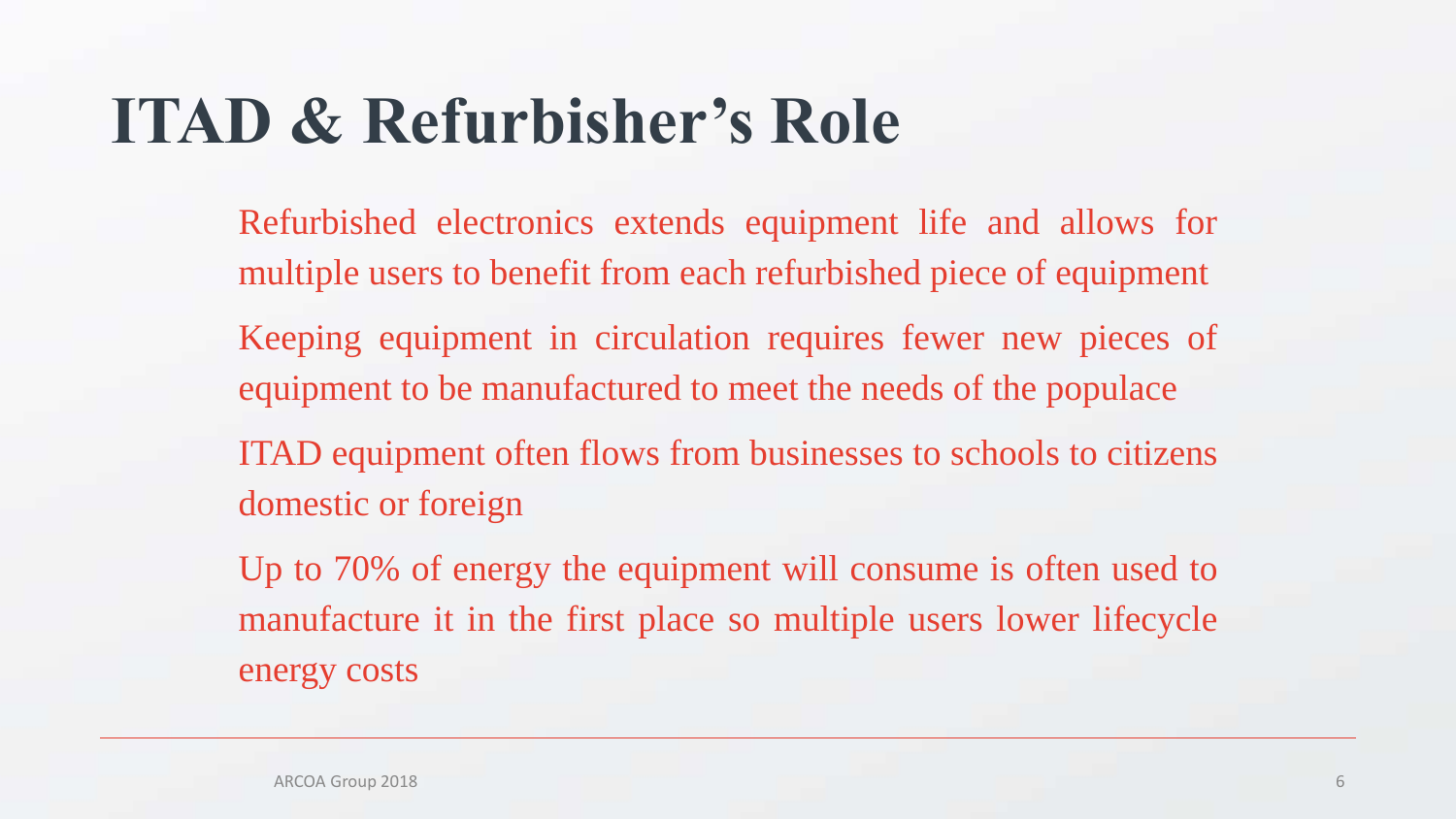# **What Happens to Used Electronics**

- > 70% recycled into specification grade commodity scrap (e.g., scrap steel, Al, Cu, etc.)
- 10% resold as functioning equipment & components for direct resale
- $\langle$  18% is resold as equipment & components for further repair and refurbishment



Source: IDC Survey: Inside the Electronics Industry (2011)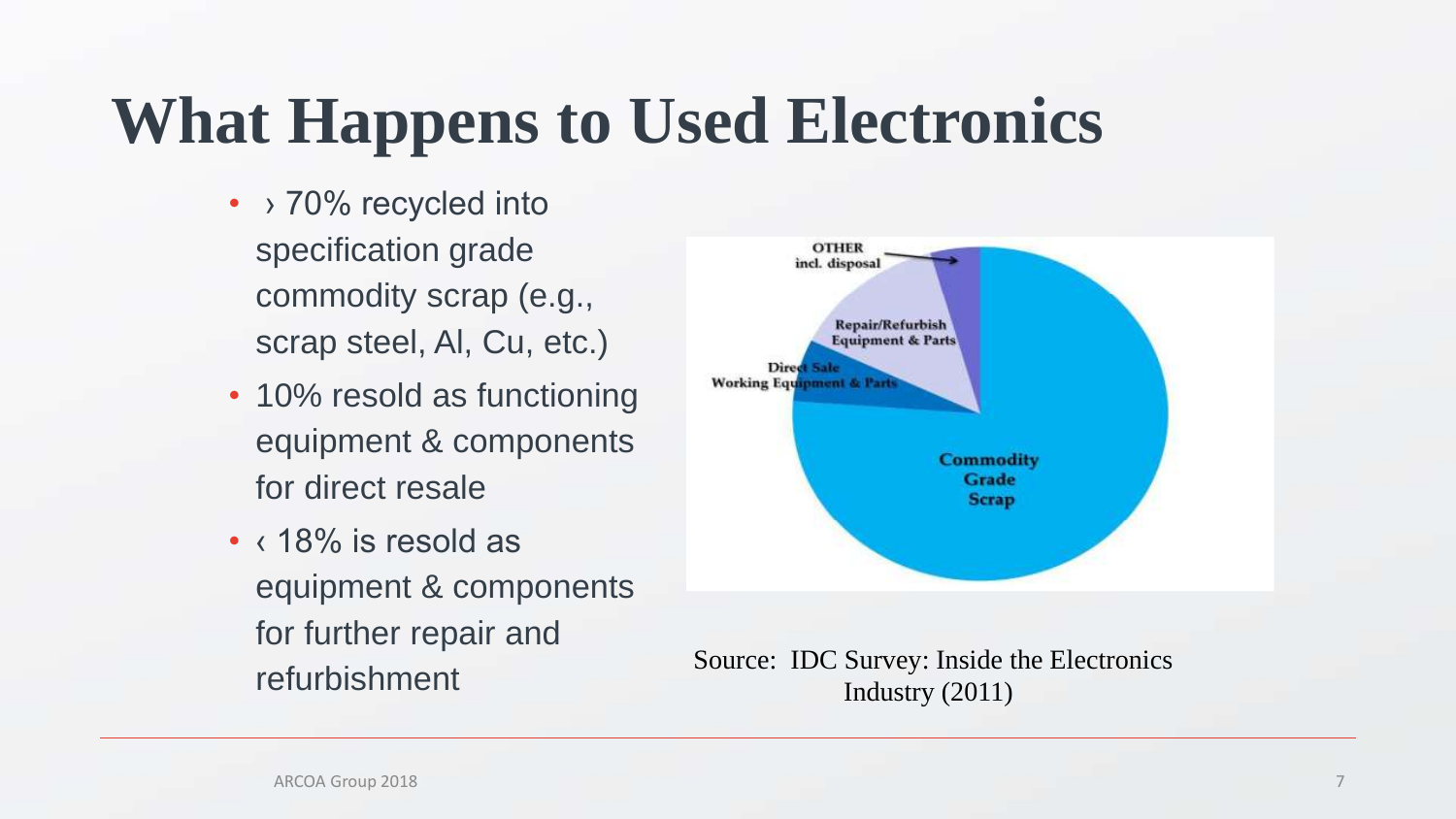# **Refurbishing**

Prior to returning equipment to commerce the ITAD company will perform a series of steps to verify properly functionality

- Test for functionality
- Repair problems
- Sanitize data and maybe reimage hard drives
- Increase RAM (if needed)
- Return to Commerce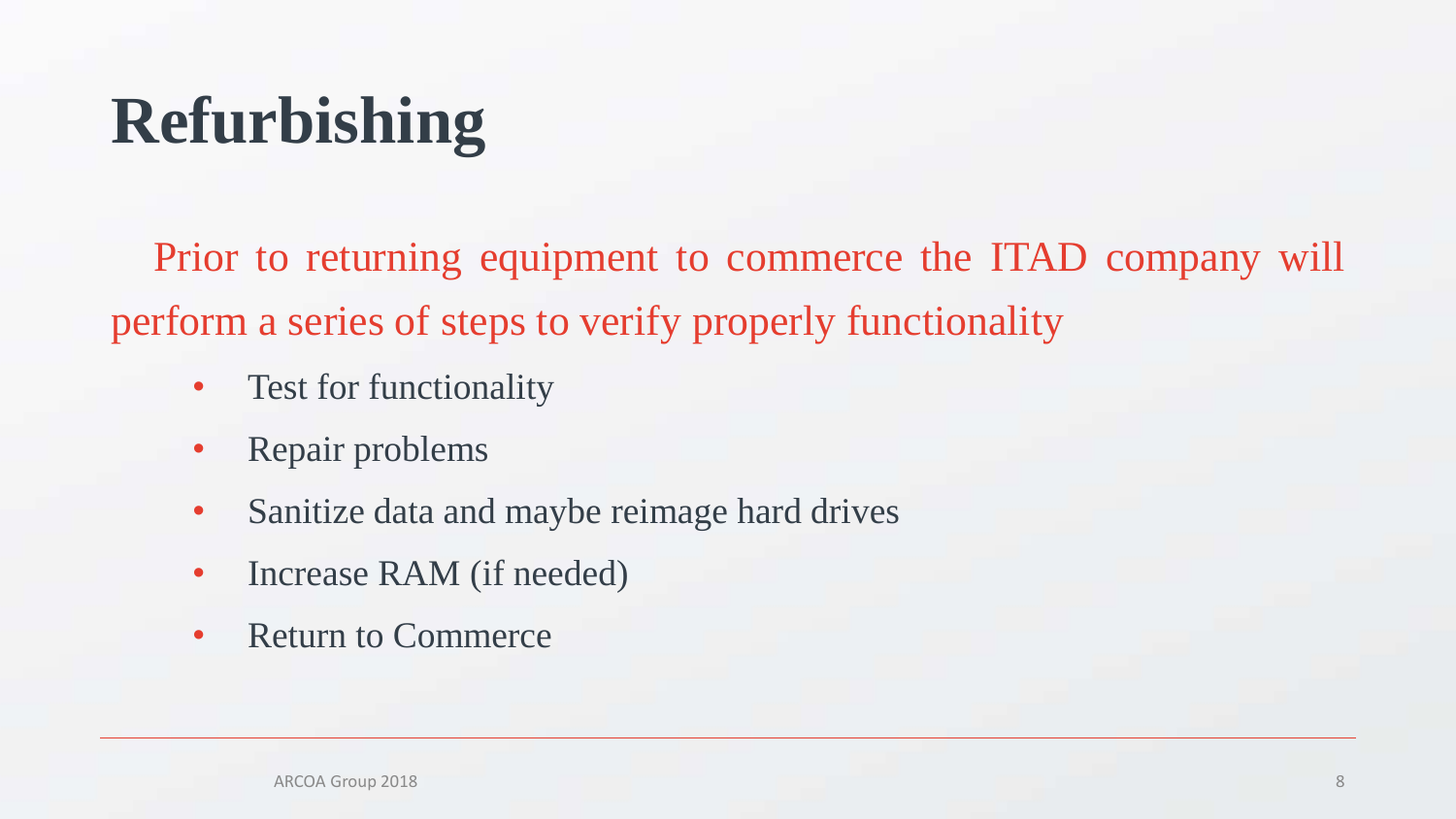# **Repairing / Refurbishing Apple Laptops, USA**

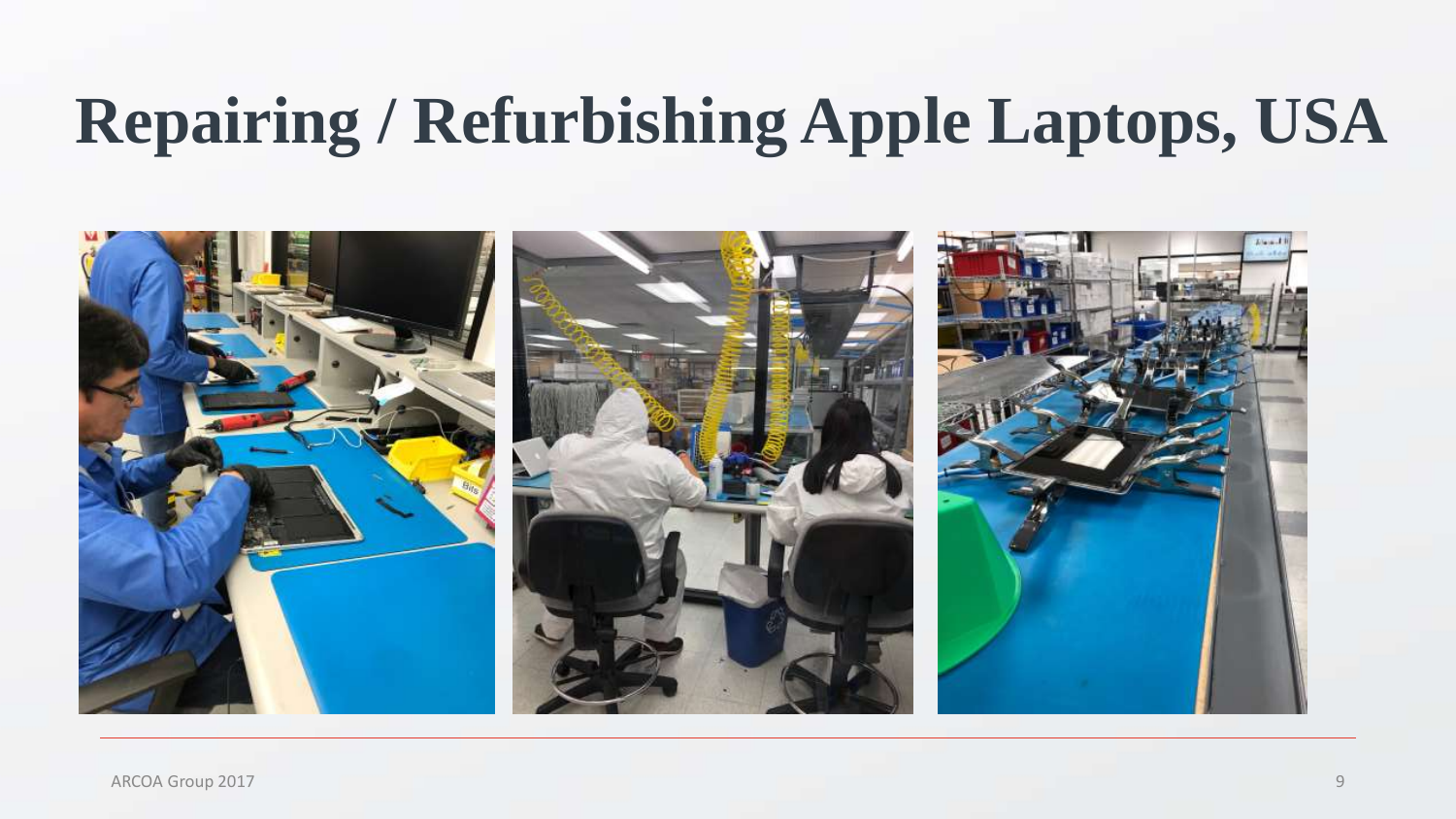## **Refurbished iMacs for Resale, USA**

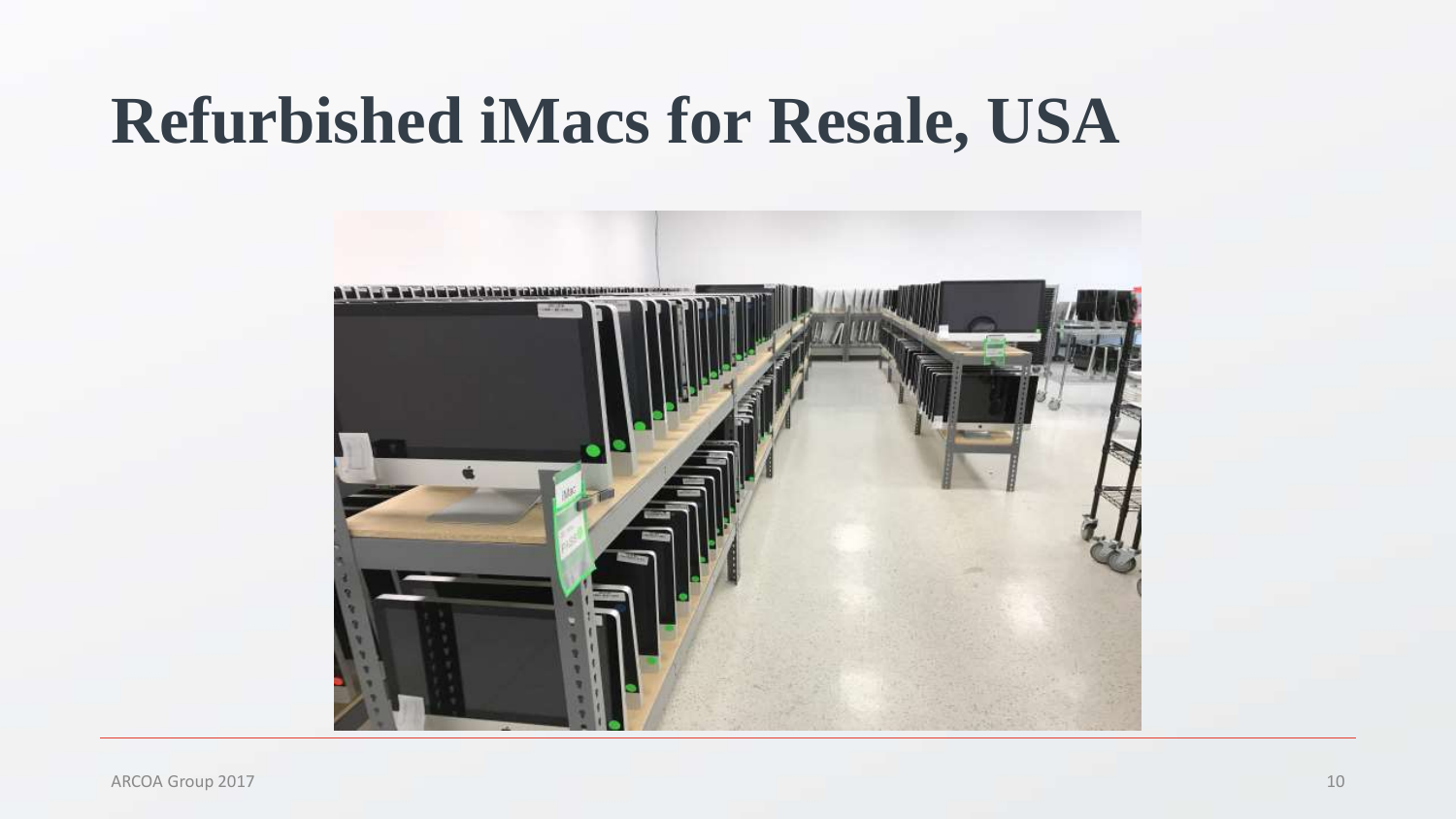# **Repair Center Ghana, Africa**

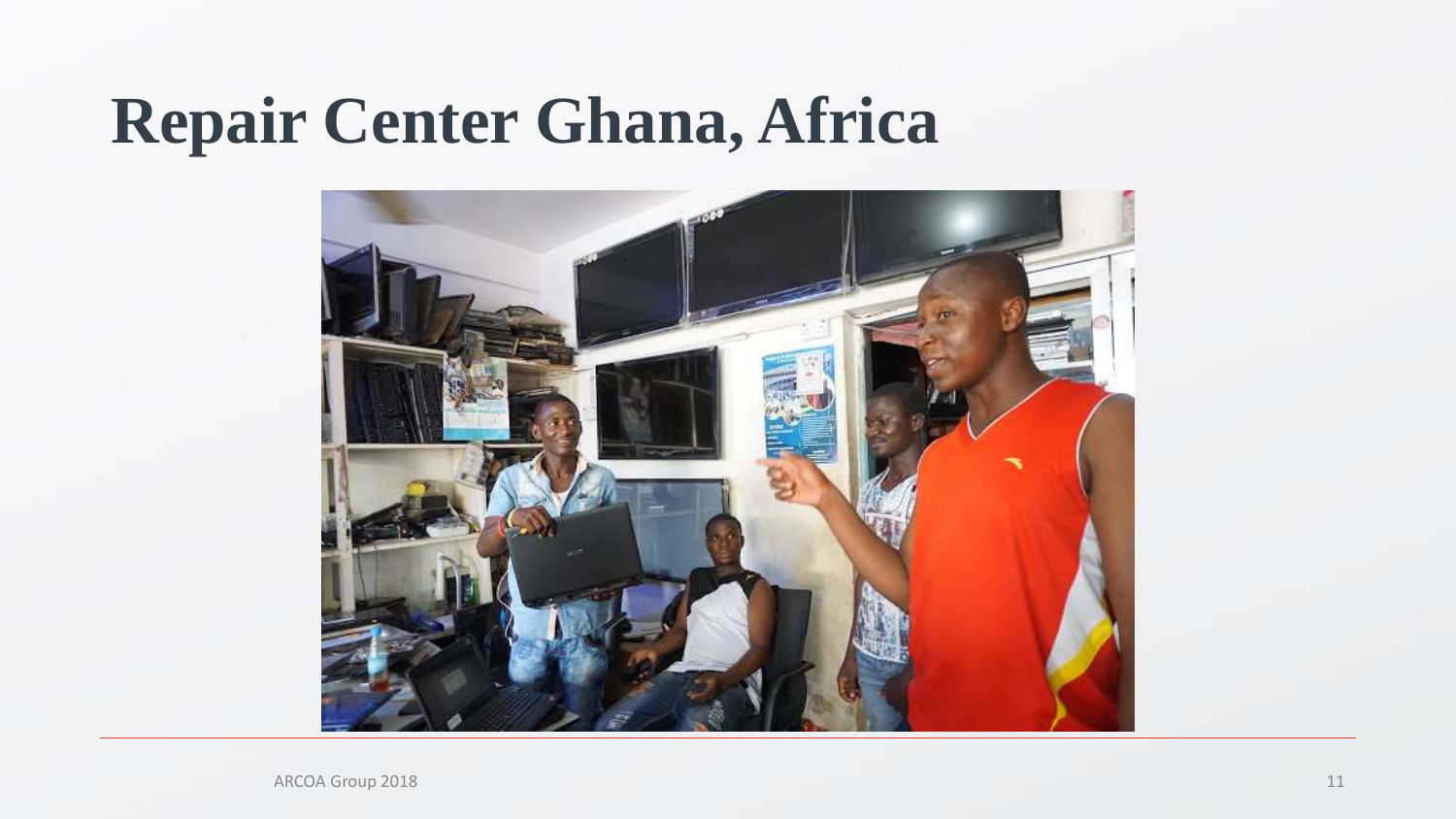#### **Retail Store Front Ghana, Africa**

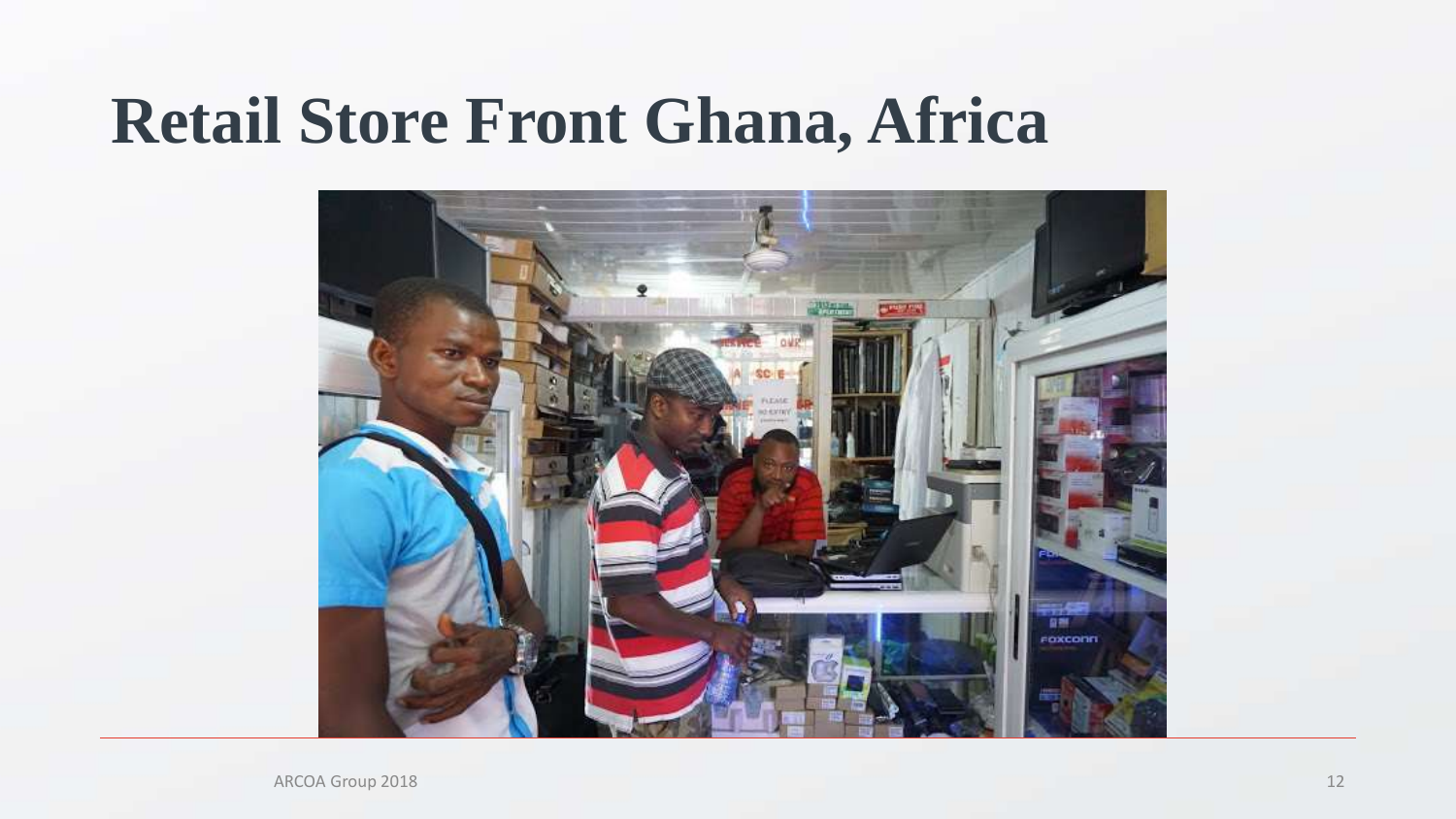# **Parts Harvesting**

Many ITAD and escrap recyclers are now participating in parts harvesting for reuse and repair

Has become more prevalent since Precious Metals (PMs) have come down in price and manufacturers reduced the amount of PMs used in manufacturing process

Competition has driven down recycling profits but opened doors to expanded parts markets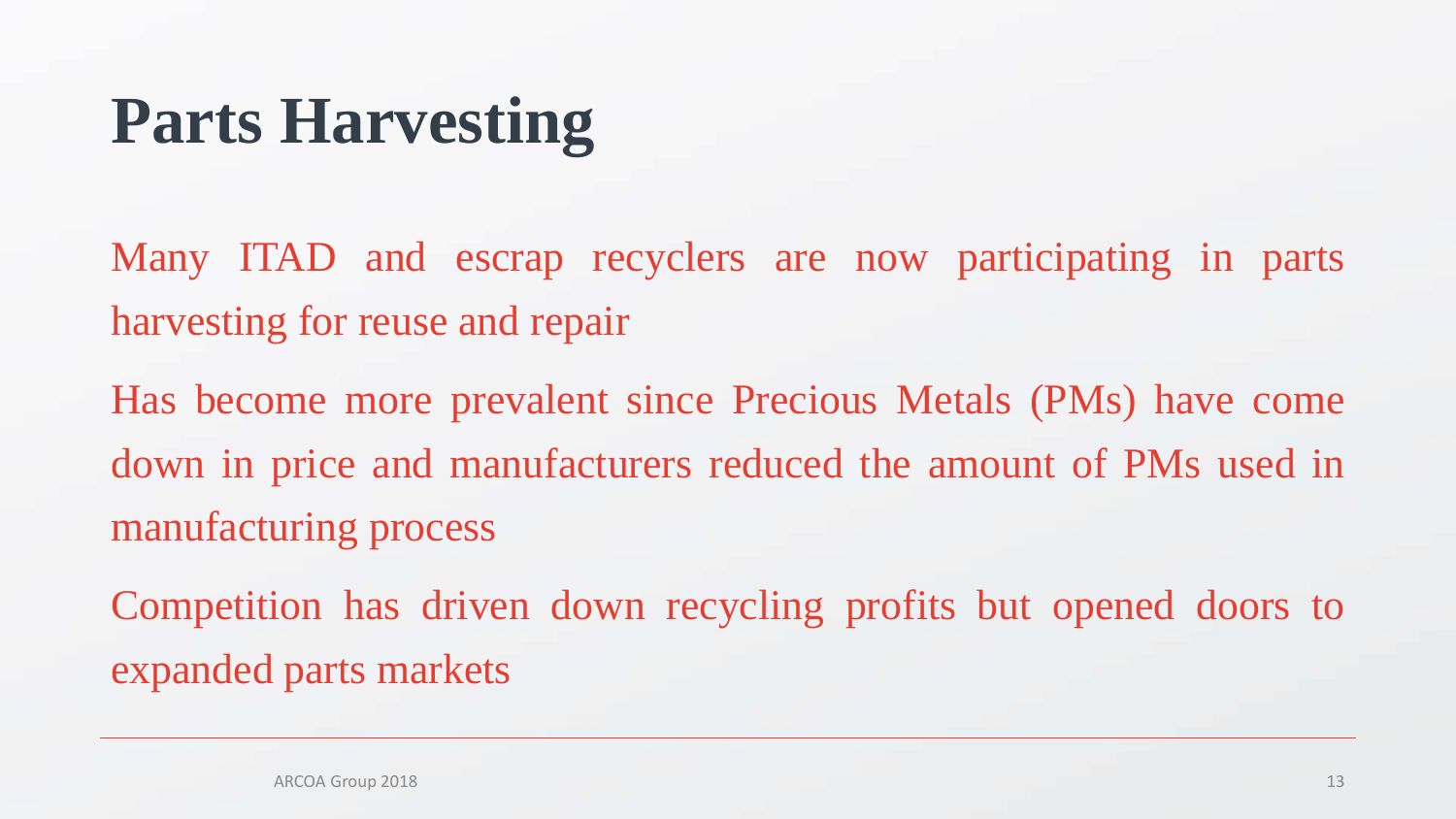# **Pulling Parts, USA**



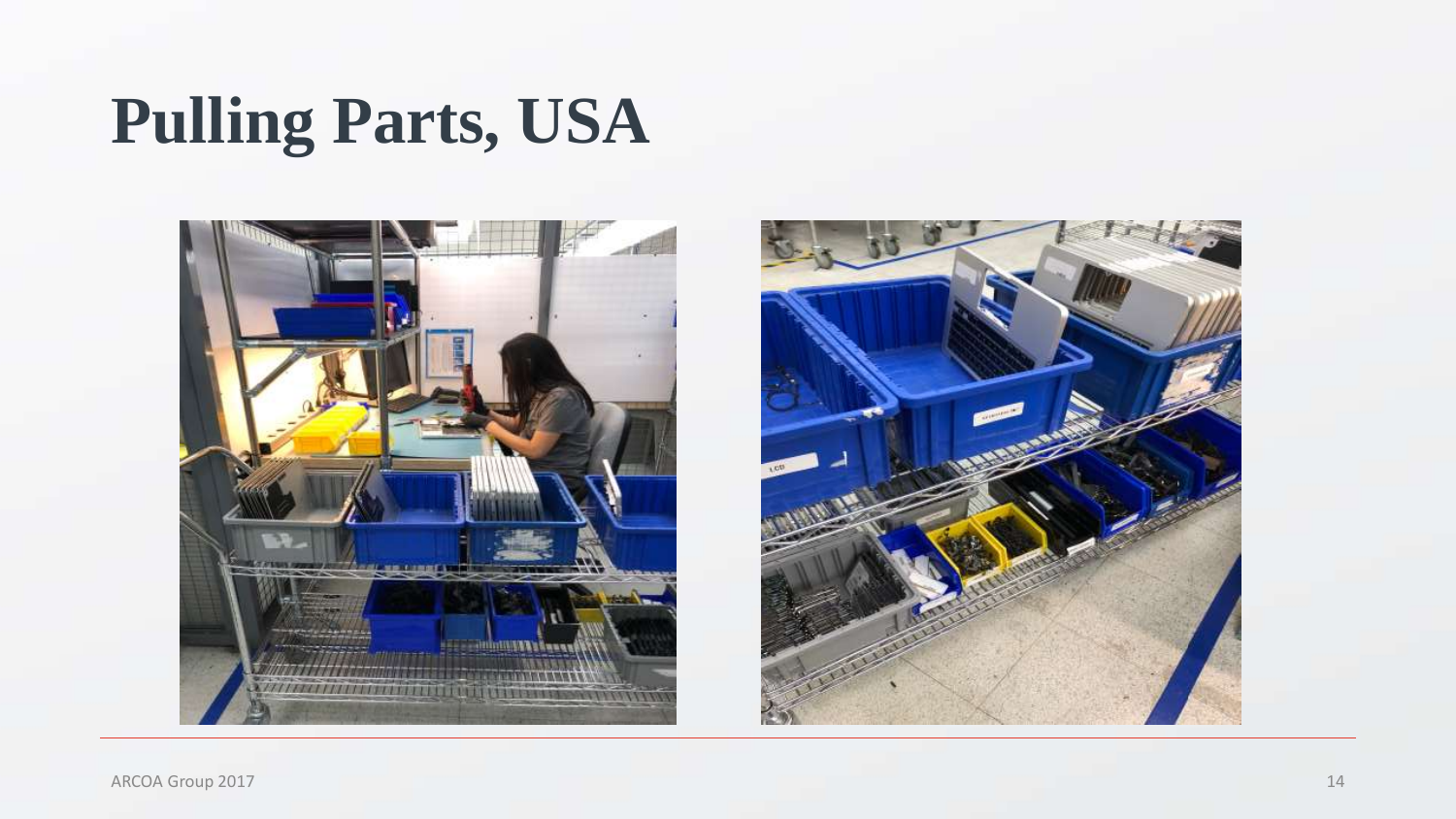# **Ready for Powder Coating, Mexico**

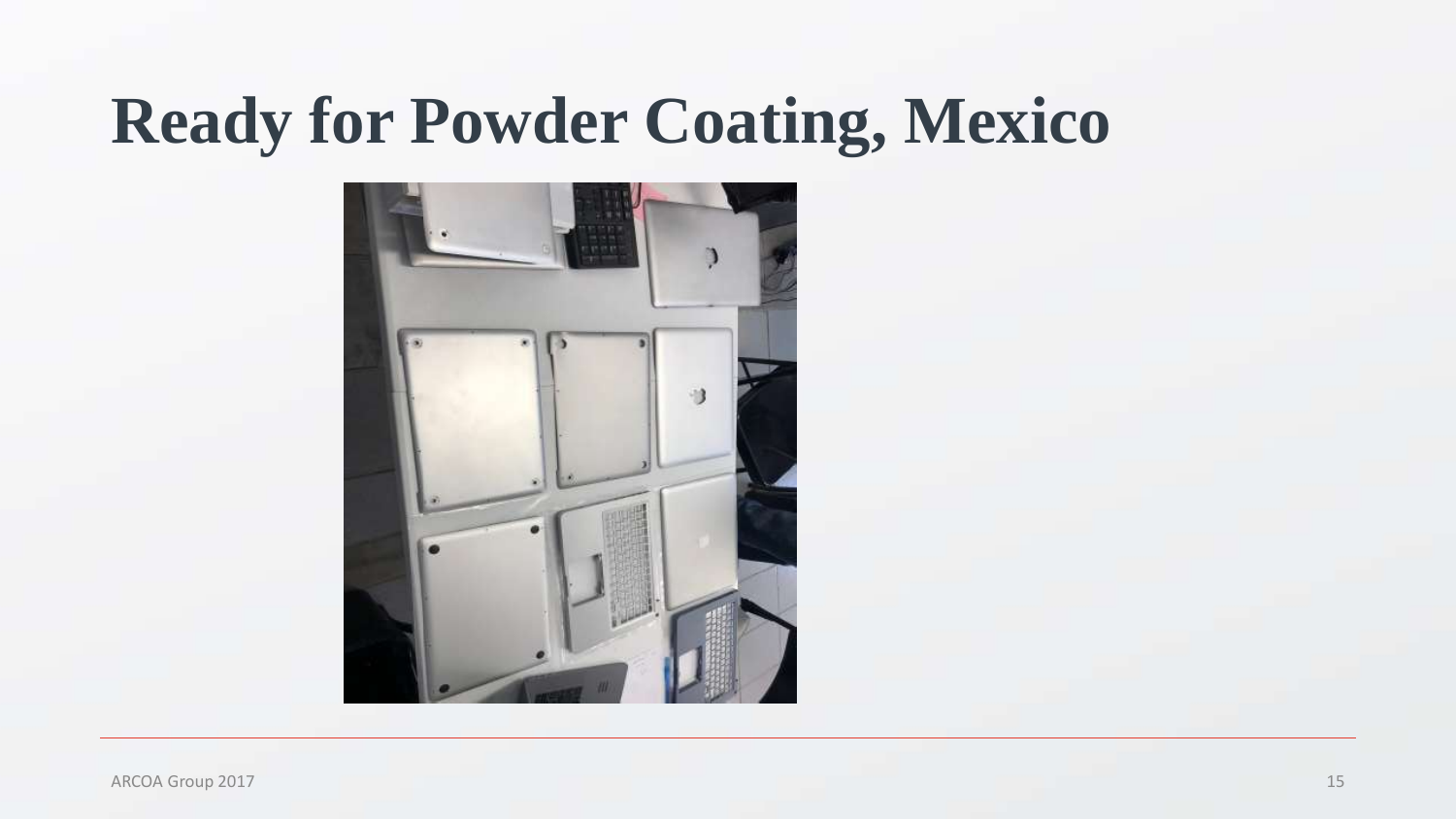#### **Attention to Detail is Important, Mexico**

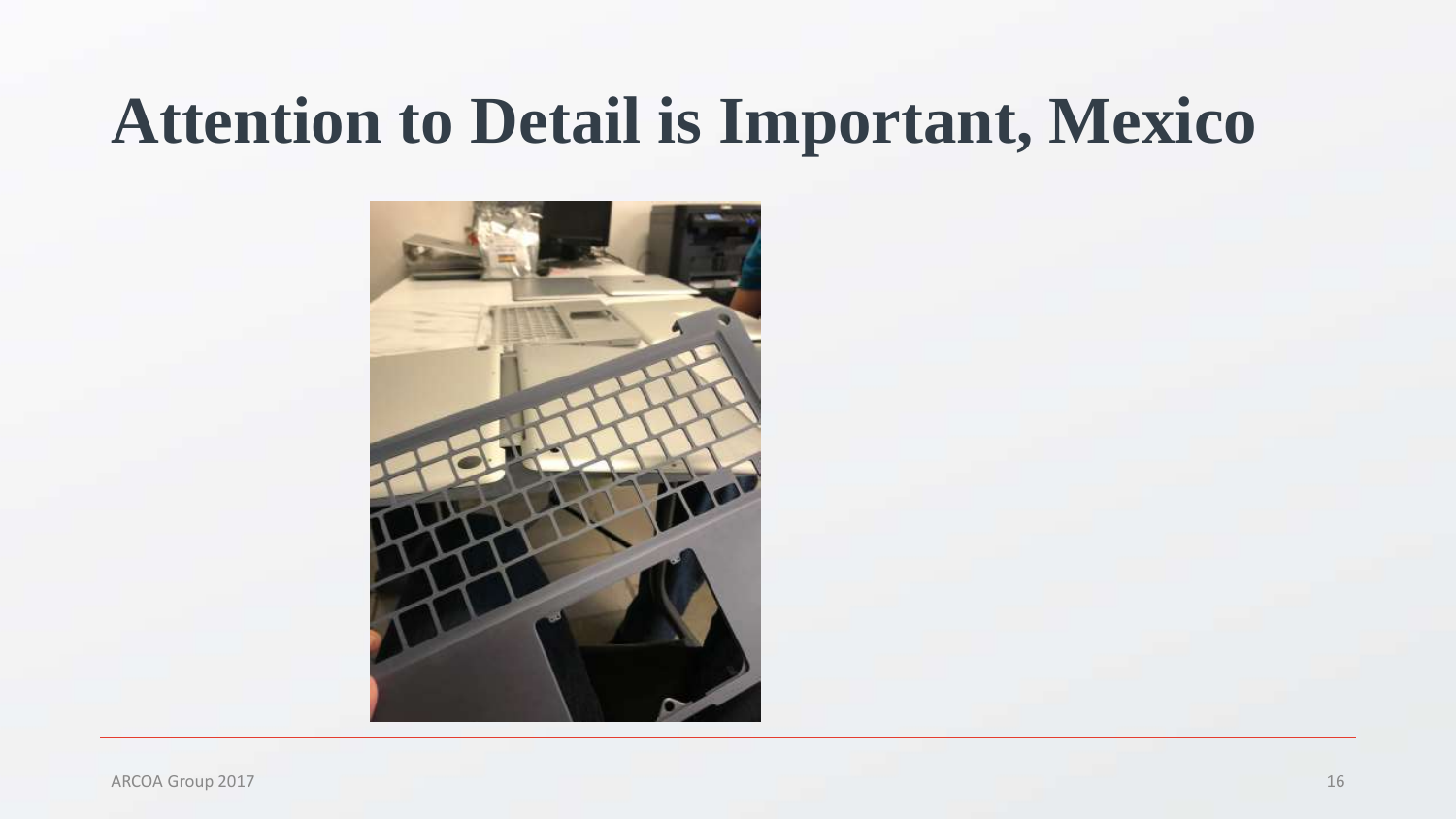# **Tablet & Cell Phone Parts Harvesting**

- Tablets & Cell Phones contain many reusable parts that can have secondary lives in IoT products
- Batteries can be stacked to create e-bike or electric car battery kits
- Cameras can be used in refrigerators to review date on milk jugs for reordering or security cameras to watch neighborhood (kids)
- Bluetooth chips can be used many places
- Multitude of secondary uses for cell phone parts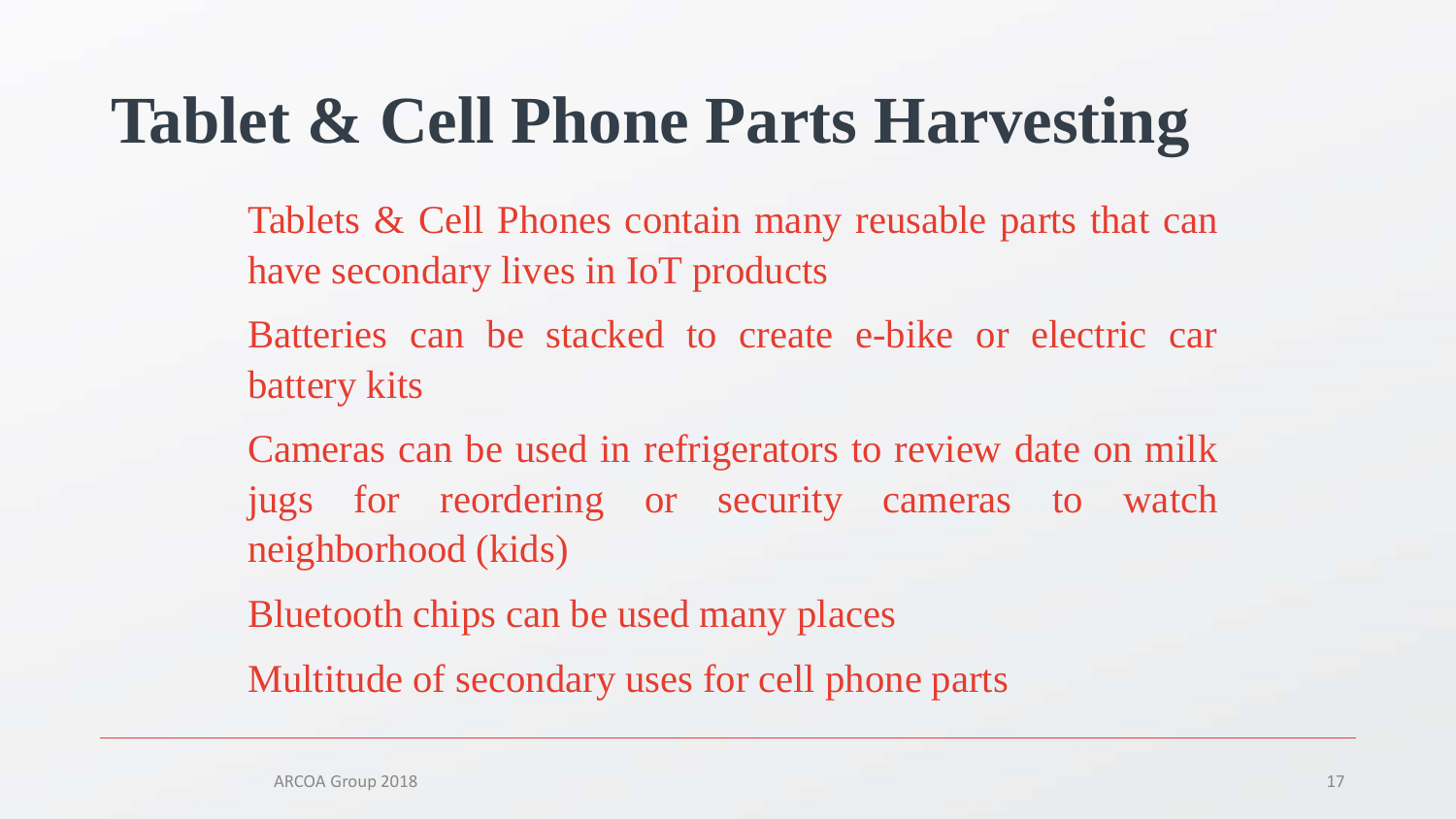# **Production Destruction for Parts Harvest, USA**

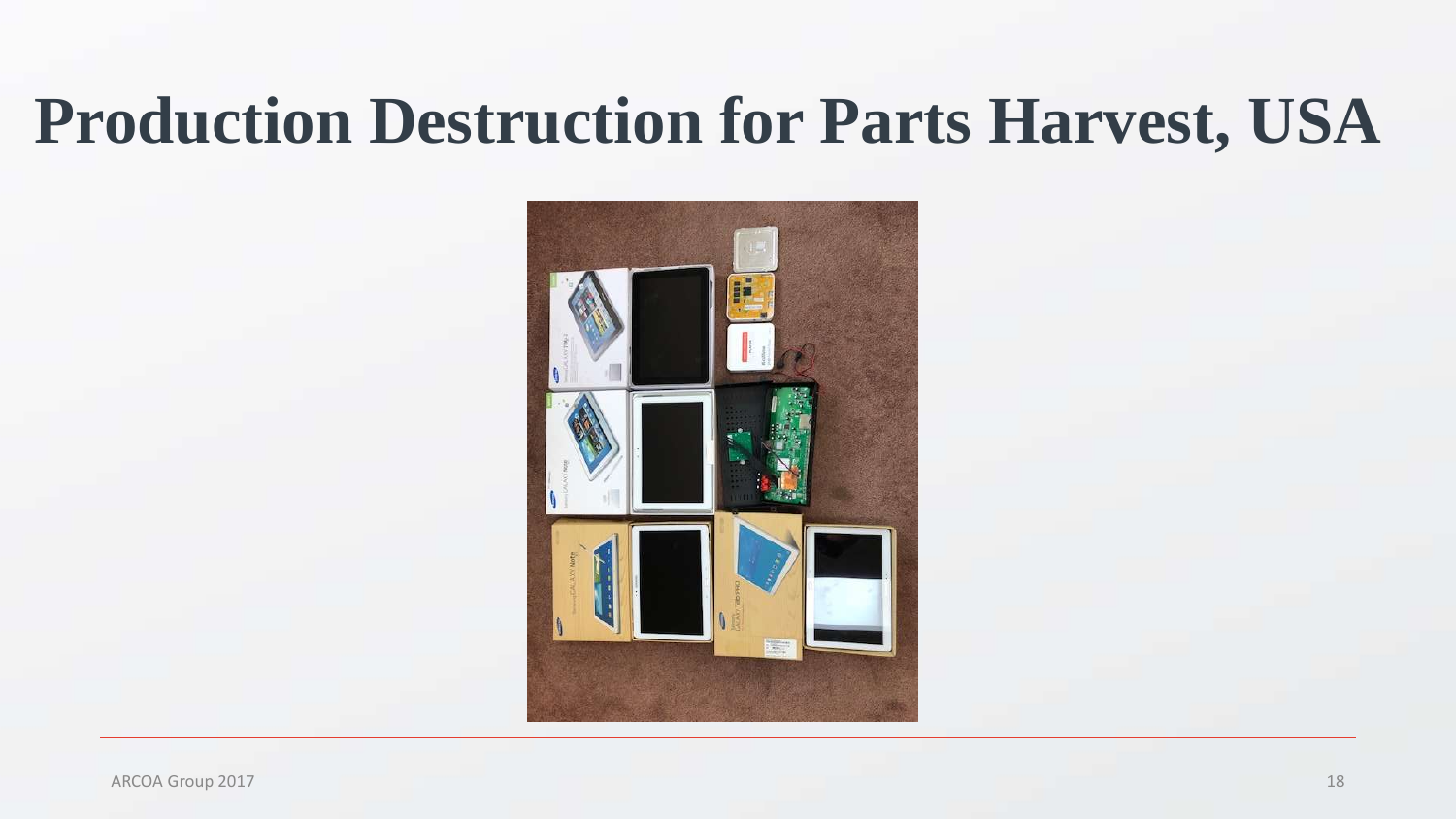#### **Multi- Story Cell Phone Parts Market Shenzhen, China**

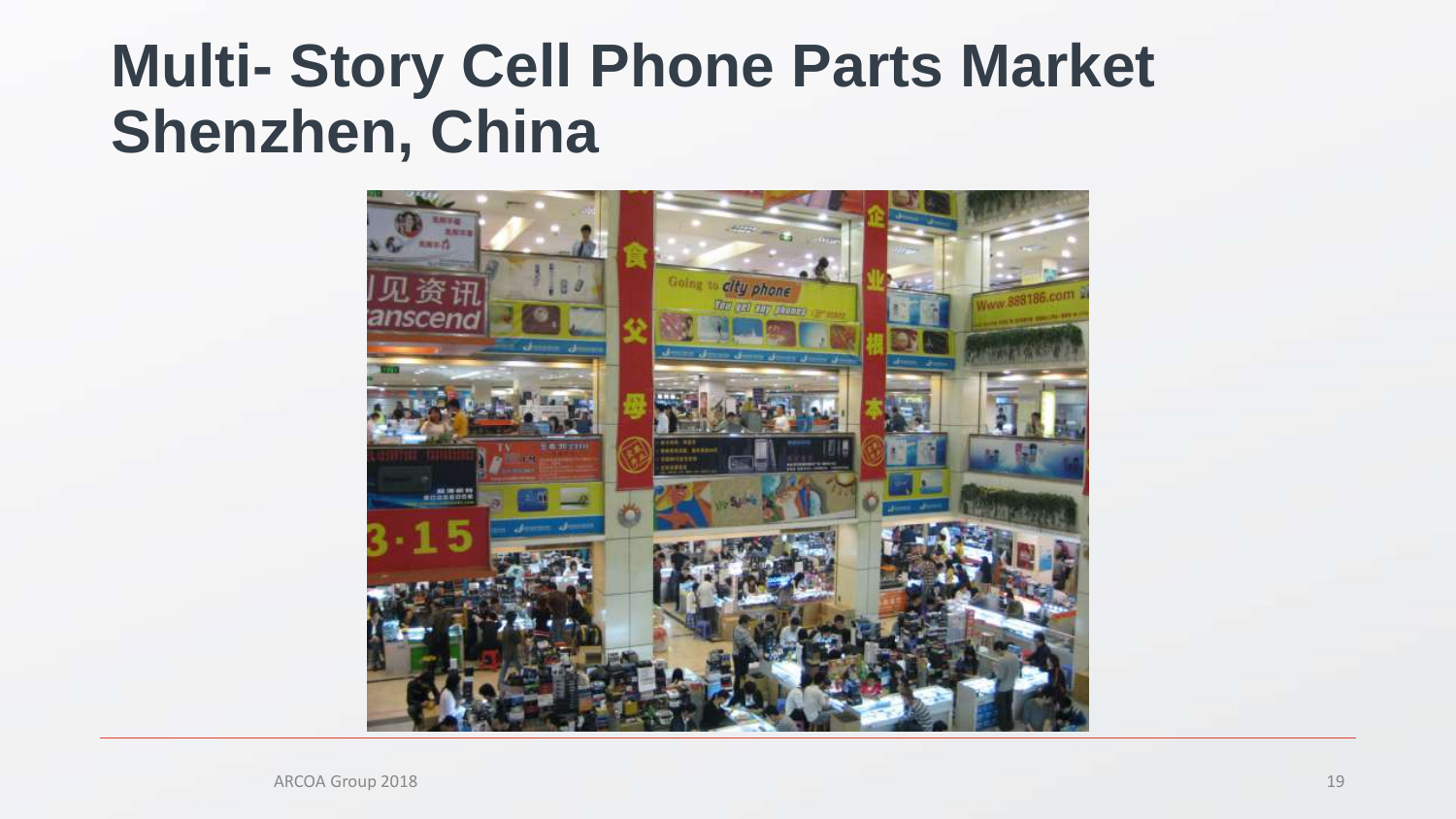# Processors from Cable TV Boxes, Laptops, Computers & Servers

- ITAD and escrap recyclers have pulled processor chips for reuse but now many are surface mounted on boards
- Surface mounted chips are now being pulled and re-balled for reuse in a variety of products needing processing power at a huge fraction of initial cost
- Many are older and have only had reuse opportunities since the explosion of IoT
- Broken capacitors are being replaced to repair functionality and extend life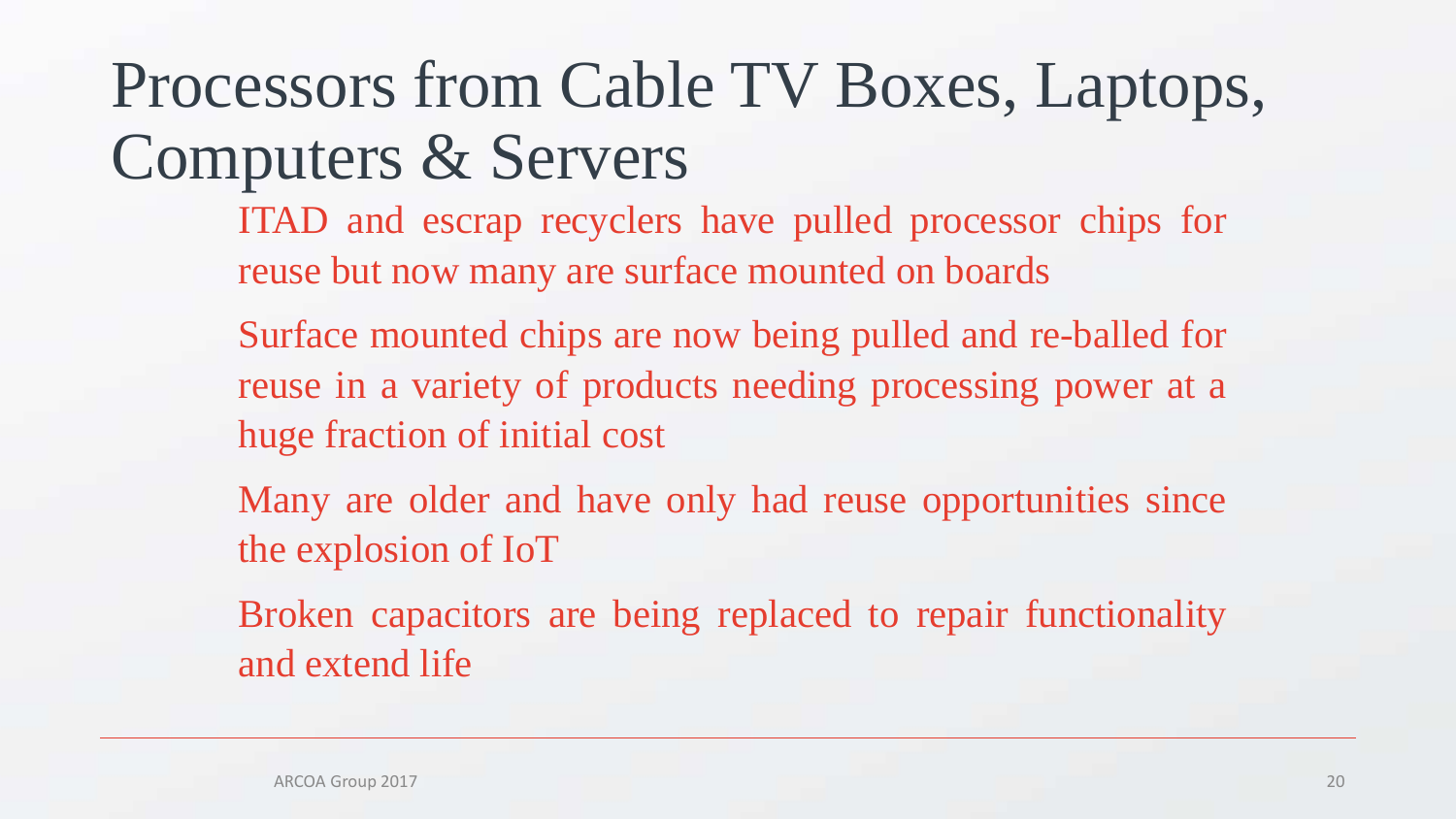# **Processor with Missing Capacitors**

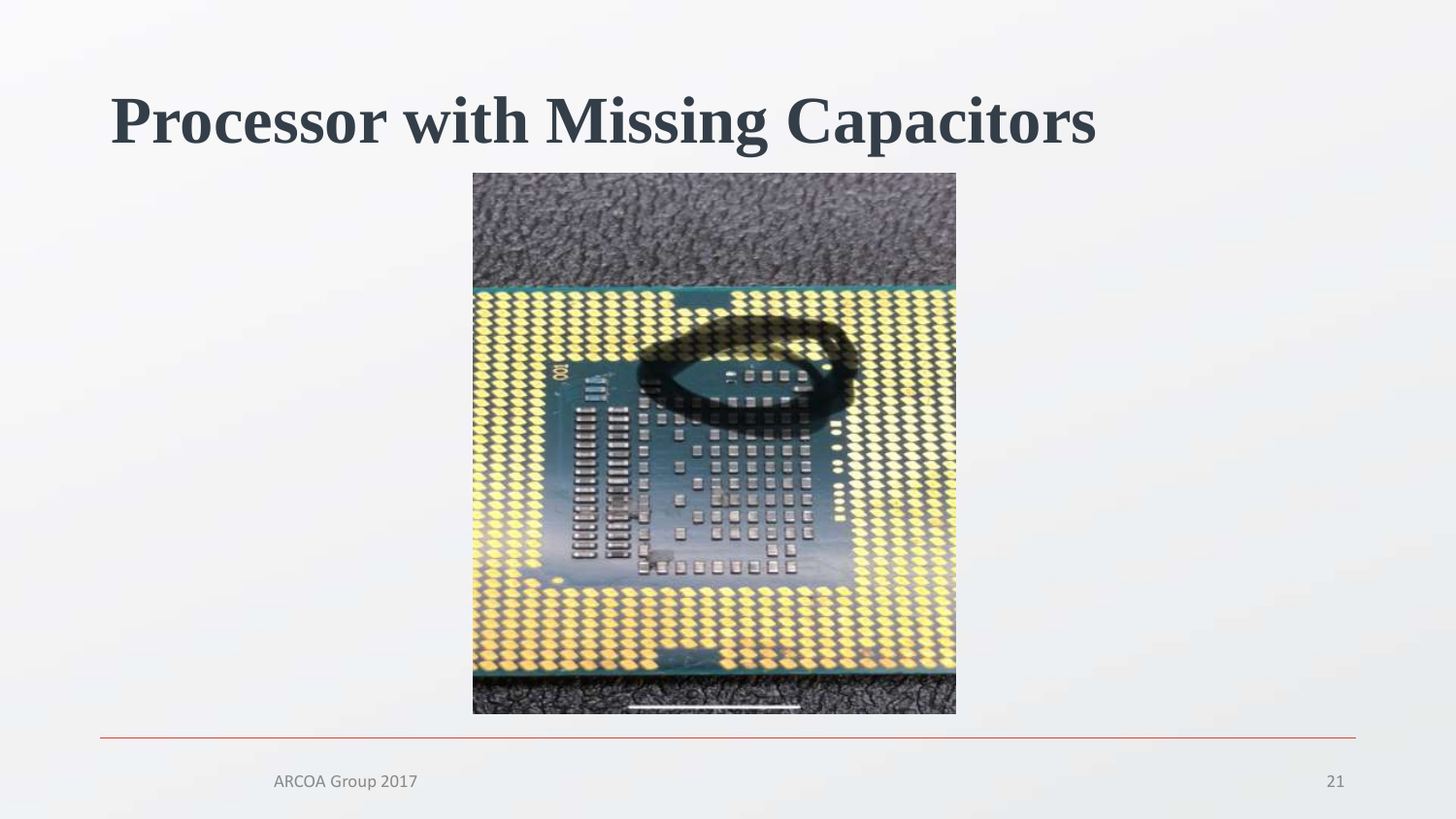# **Memory**

Similarly, memory has always been reused when properly functioning and in its current configuration Now individual chips from non-functioning sticks of RAM are being harvested for chip reuse into a wide ranging group of products

Often there is a need for older RAM that is not of current performance specification but chips can still be harvested at prices multiple of scrap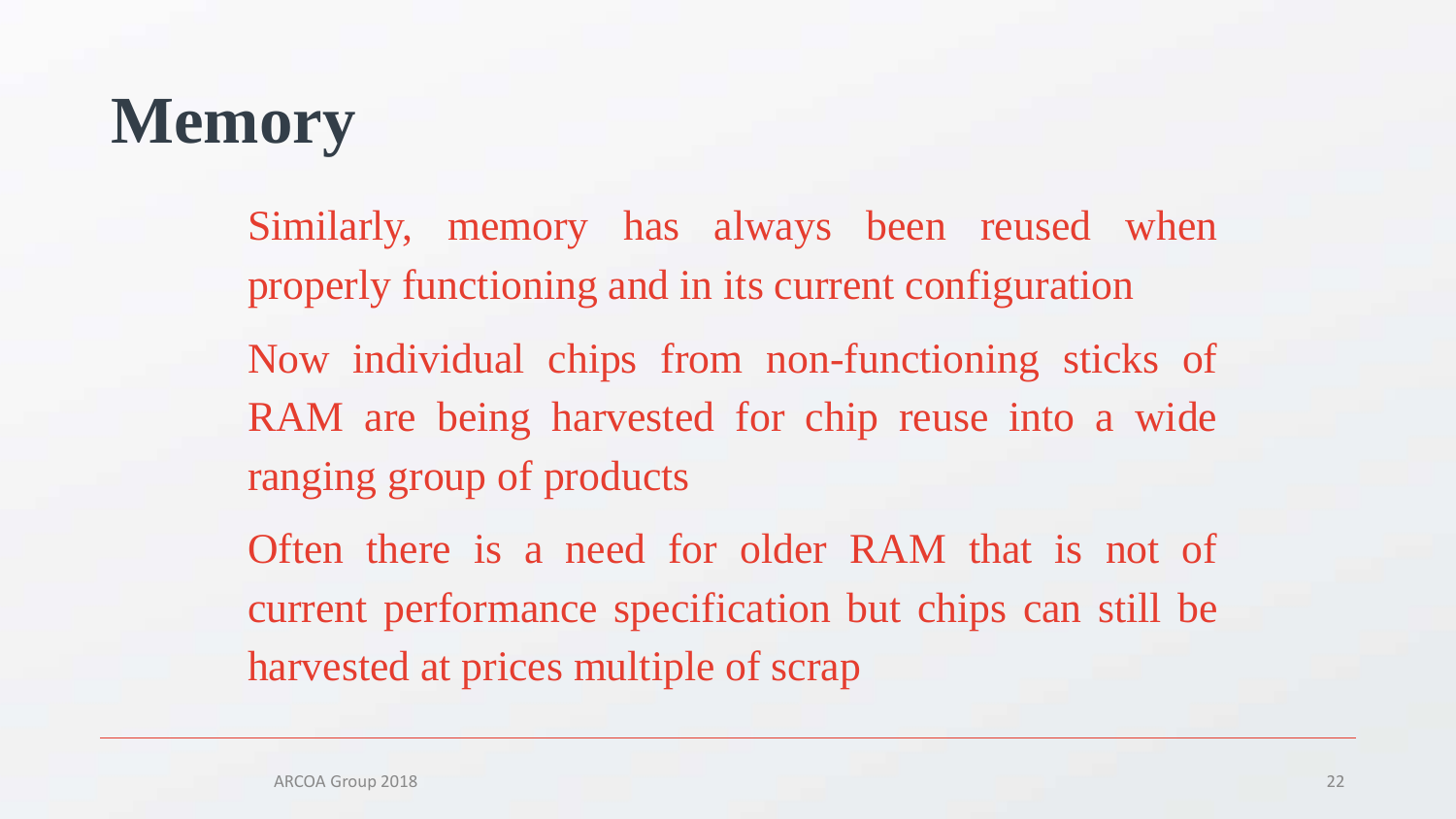# **Repurposing Li Ion Batteries**

In ITAD and escrap recycling arenas Li Ion 18650 3.7 V batteries are common items

They are in most laptops with removable batteries Are present in many Cable TV / Internet Modems that have battery backup for 911 calling

Are easily removed without damage and safely stored / transported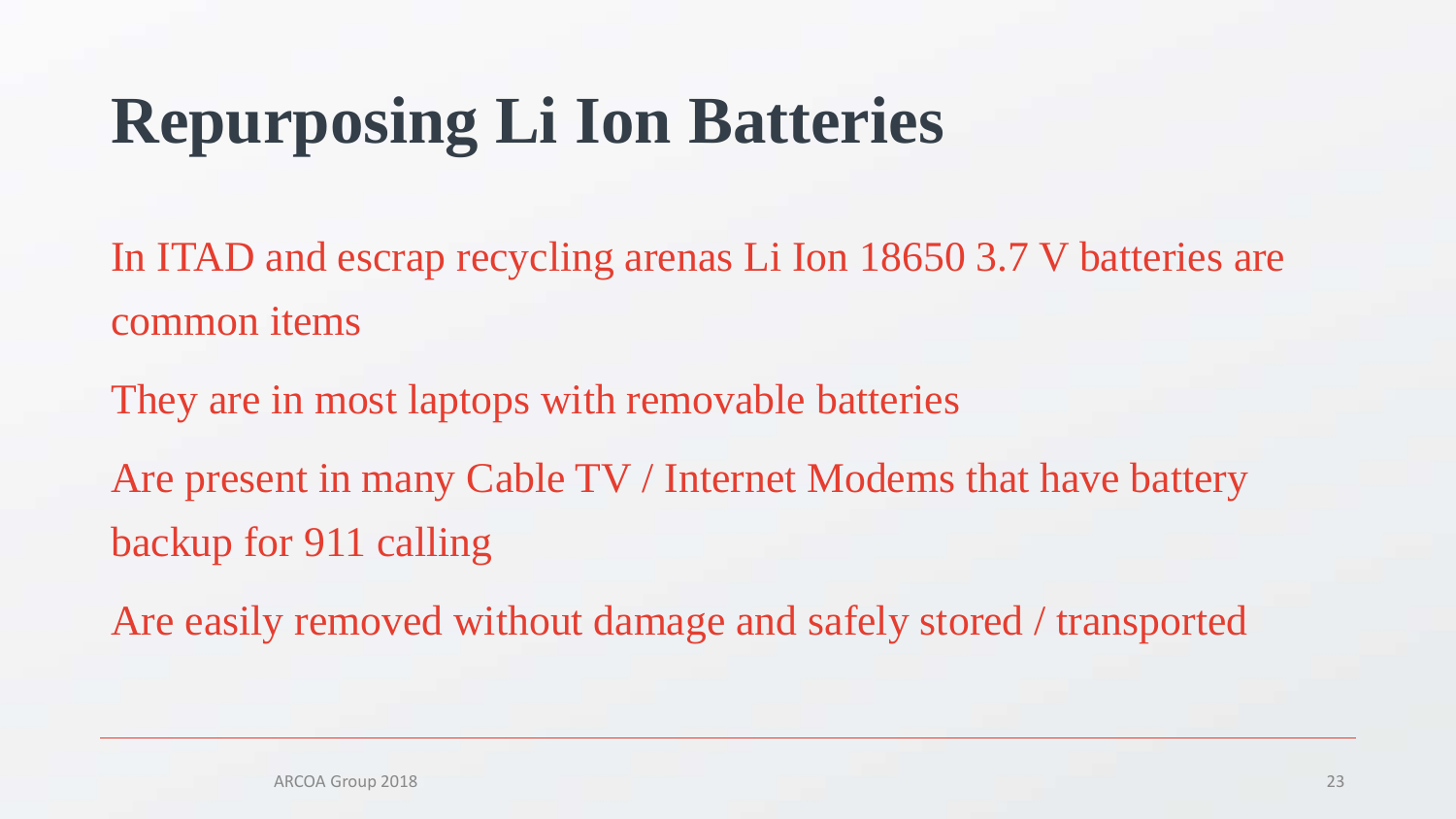# **Market for Li Ion Batteries**

Many ITAD and escrap companies regularly sell laptop and modem batteries to battery refurbishers and recyclers

Recyclers are increasingly sorting for reuse to increase profits from incoming products

Laptop Batteries are easily refurbished and the value of a working laptop battery is many multiples of recycling the same battery Markets are widespread in USA, east coast, mid-west and west coast at a

minim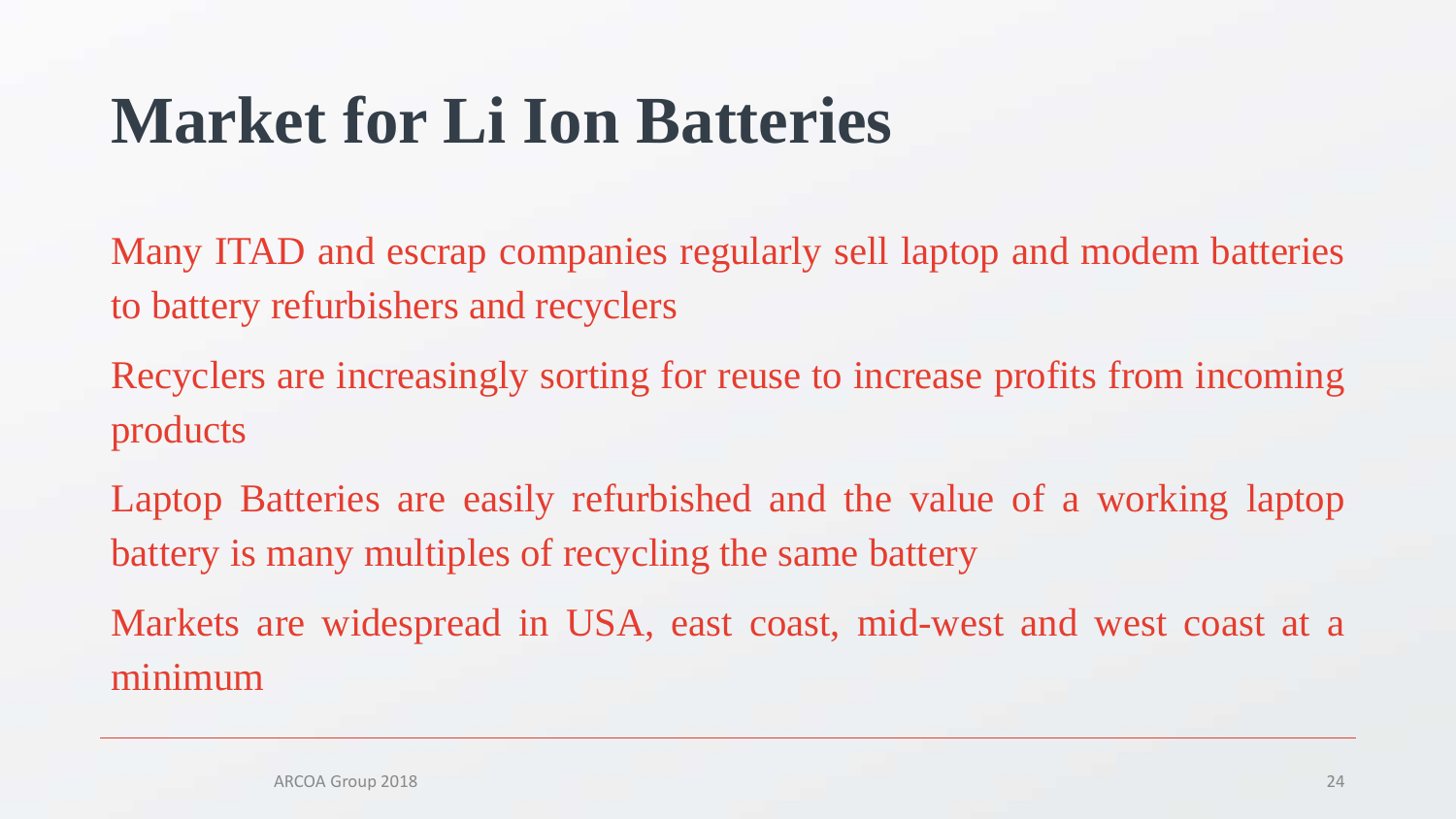## **Inside a Laptop Battery, 18650 Cells**

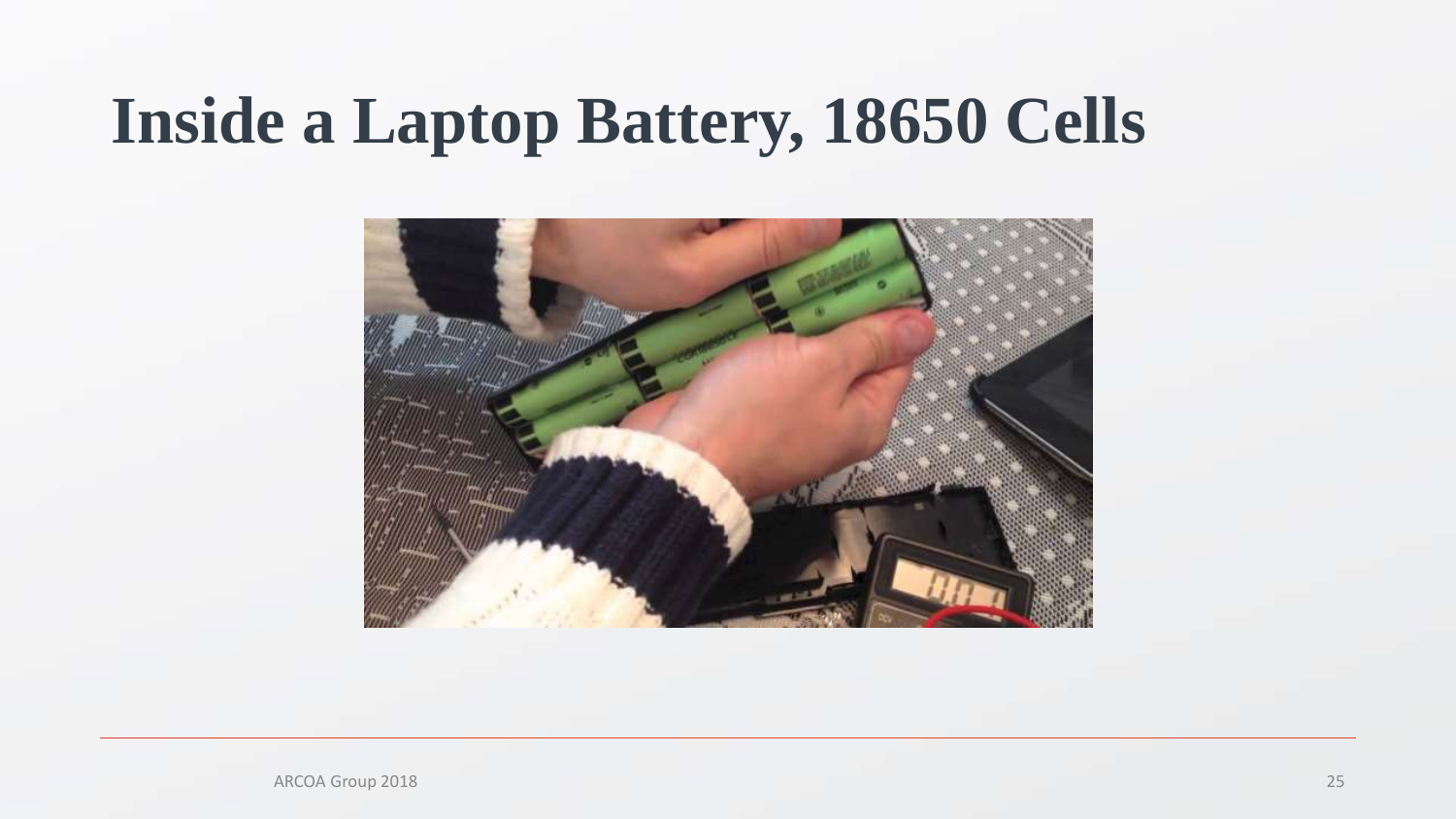#### **18650 Cells Stacked for Electric Car**



ARCOA Group 2018 26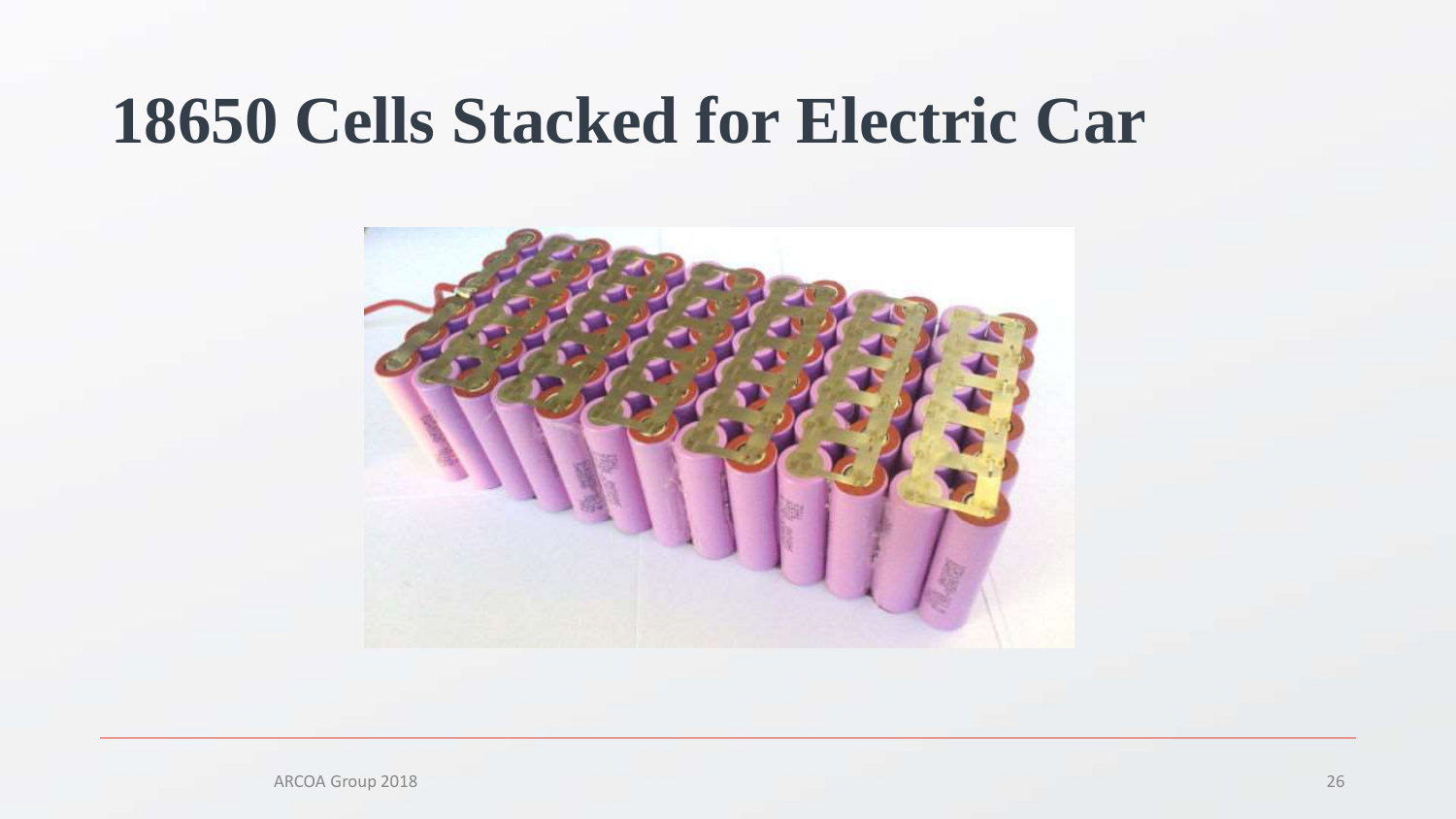#### **Driverless Electric Auto**

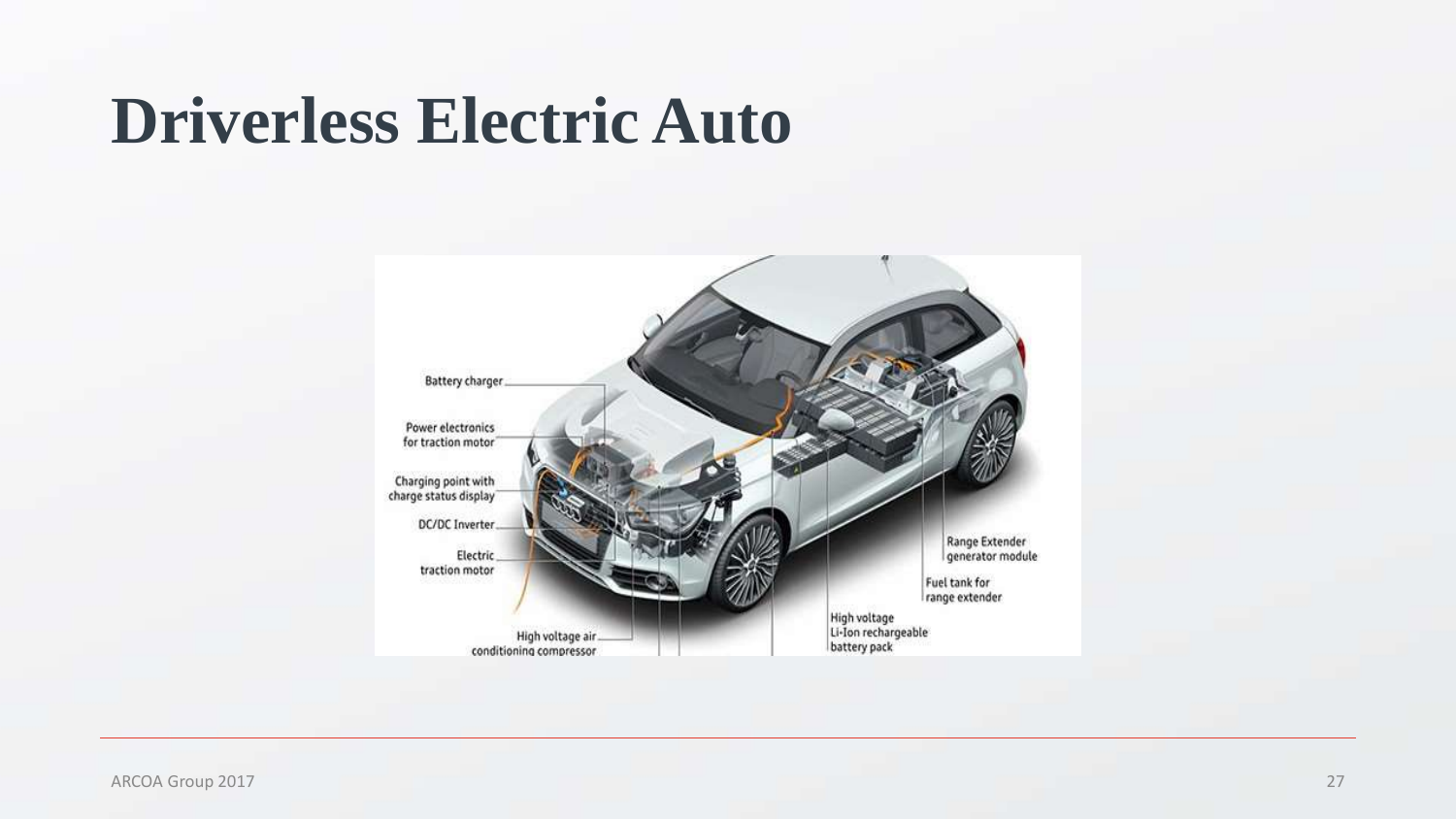# **In Conclusion**

Reused, Repaired and Repurposed equipment fosters the integration and expansion of IoT at a lower cost than new equipment

Reuse as intended fosters a circular economy and limits the environmental and economic costs to society as a whole

The circular economy can help bridge the digital divide by providing technology to underserved markets at reasonable prices

A vast network of markets and companies are already in place and ready to expand as IoT grows

Reputable companies are working hard to make sure the markets function to protect the environment at all stages in the process